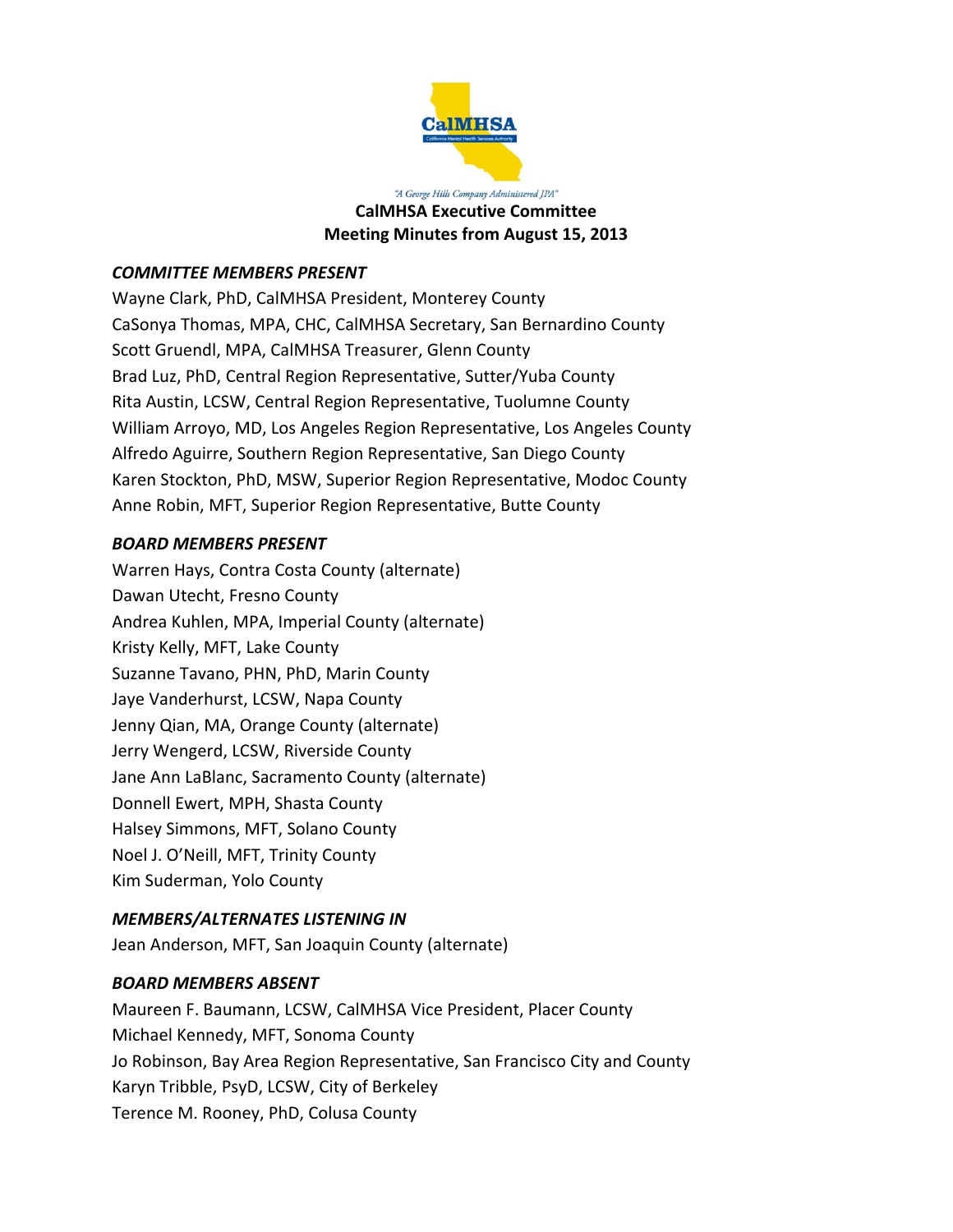Don Ashton, El Dorado County Gary R. Blatnick, Del Norte County Barbara LaHaie, Humboldt County Gail Zwier, PhD, Inyo County Jim Waterman, PhD, Kern County Mary Ann Ford Sherman, MA, Kings County Barbara Pierson, Lassen County Van Do‐Reynoso, MPH, Madera County Jim Rydingsword, Mariposa County Stacey Cryer, Mendocino County Robin Roberts, MFT, Mono County Michael Heggarty, MFT, Nevada County Alan Yamamoto, LCSW, San Benito County Frank Warren, San Luis Obispo County Stephen Kaplan, San Mateo County Nancy Pena, PhD, Santa Clara County Rama Khalsa, PhD, Santa Cruz County Terry Barber, Siskiyou County Jesse Duff, Tri‐City Mental Health Center Madelyn Schlaepfer, PhD, Stanislaus County Timothy Durick, PsyD, Tulare County Meloney Roy, LCSW, Ventura County

## *STAFF PRESENT*

John Chaquica, CPA, MBA, ARM, CalMHSA Executive Director Doug Alliston, Legal Counsel, Murphy Campbell Alliston & Quinn Kim Santin, CPA, CalMHSA Finance and Administration Director Ann Collentine, MPPA, CalMHSA Program Director Allan Rawland, Associate Administrator – Government Relations Stephanie Welch, MSW, CalMHSA Senior Program Manager Sarah Brichler, MEd, CalMHSA Program Manager Laura Li, CalMHSA JPA Administrative Manager Jamie Sepulveda, MSW, CalMHSA Program Associate Maya Maas, CalMHSA Executive Assistant Michelle Yang, CalMHSA Executive Assistant Bianca Vidales, CalMHSA Executive Assistant

## *MEMBERS OF THE PUBLIC PRESENT*

Evan Oliva, Stigma and Discrimination Reduction Consortium Eduardo Vega, Mental Health Association of San Francisco (MHA‐SF) Pat Ryan, California Mental Health Directors Association (CMHDA)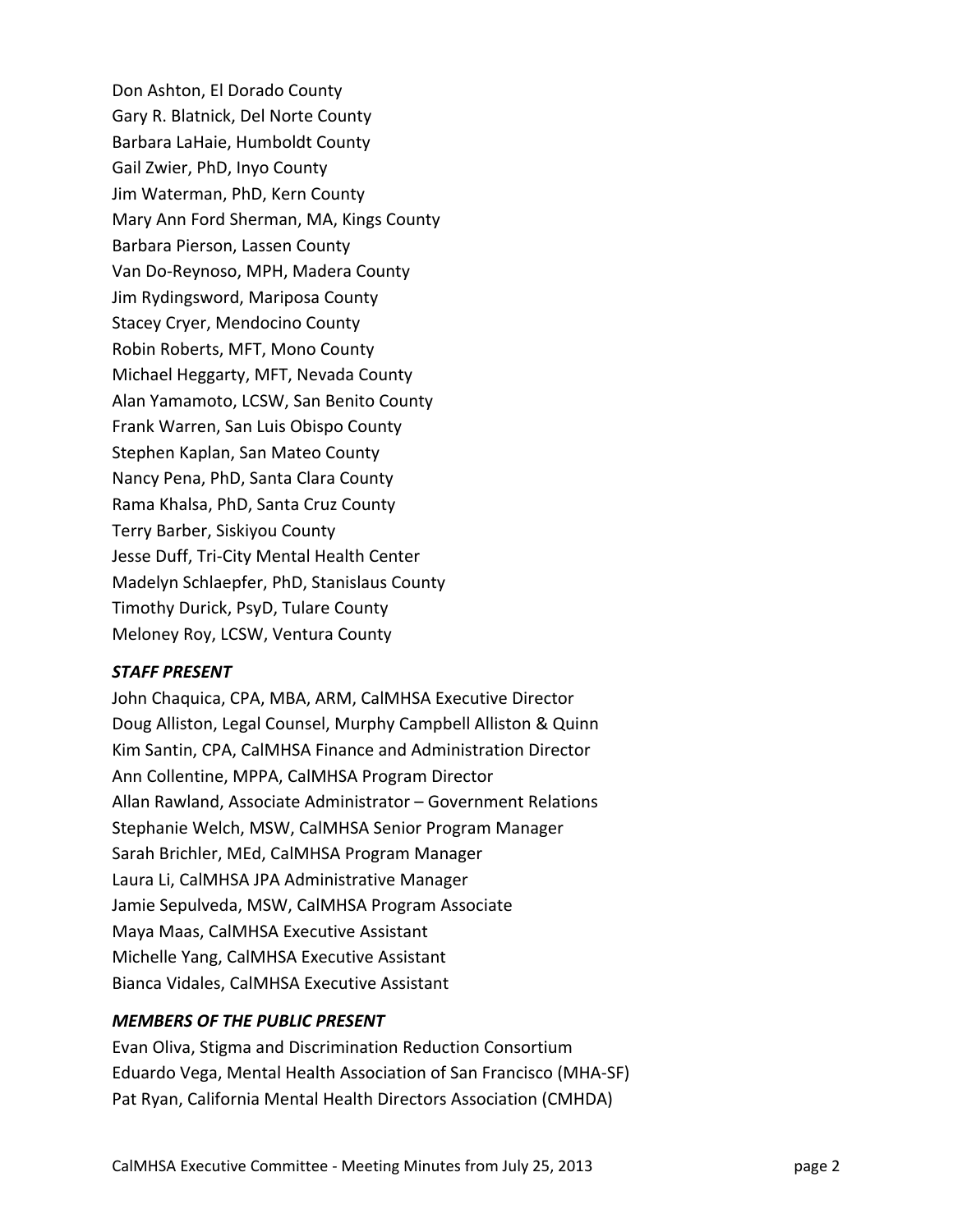Daniel Esparza, Mental Health Association of San Francisco (MHA‐SF) Luba Butcheva, Mental Health Association of San Francisco (MHA‐SF) Jackie Miller, San Luis Obispo County Judy Vick, San Luis Obispo County Linda Molina, Orange County Stacie Hiramoto, Racial and Ethnic Mental Health Disparities Coalition (REMHDCO)

# **1. CALL TO ORDER**

The regular meeting of the Board of Directors of the California Mental Health Services Authority (CalMHSA) was called to order by President Wayne Clark, PhD, Monterey County, at 2:52 p.m. on August 15, 2013, at the Doubletree Hotel Sacramento, located at 2001 Point West Way, Sacramento, California. President Clark welcomed those in attendance as well as those listening in on the phone.

President Clark asked Laura Li, CalMHSA JPA Administrative Manager, to call roll in order to confirm a quorum of the Board.

# **2. ROLL CALL AND INTRODUCTIONS**

Ms. Li called roll and informed President Clark a quorum had not been established. President Clark then asked for roll to be taken of the Executive Committee members present. Ms. Li called roll and established a quorum of the Executive Committee. President Clark then asked for members of the public to introduce themselves.

## **3. INSTRUCTIONS FOR PUBLIC COMMENT AND STAKEHOLDER INPUT**

President Clark called on Doug Alliston, Legal Counsel, Murphy Campbell Alliston & Quinn, to review the instructions for public comment, including the process of public comment cards, and noted items not on the agenda would be reserved for public comment at the end of the agenda.

#### **4. CMHDA STANDING REPORT**

President Clark invited Pat Ryan, CMHDA Executive Director, to provide a report on CMHDA. Ms. Ryan gave a brief update on negotiating with the state on the purchasing of state hospital beds and finalizing the MOU. CMHDA and CalMHSA staff are also working on setting up a meeting the Department of Finance as it relates to state hospital beds and reimbursements. Discussions have been had regarding sustainability, a process for identifying those programs that should be sustained, and finding the funding for those programs.

President Clark presented Ms. Ryan with a plaque recognizing her tireless commitment to achieving equity for individuals and families living with mental health challenges through good public policy and advocacy. He expressed his gratitude for having the opportunity to work with Ms. Ryan over the years and noted that CalMHSA would not exist without her. Ms. Ryan thanked the board and said a few words about what motivates and inspires her.

#### *Action: None, information only.*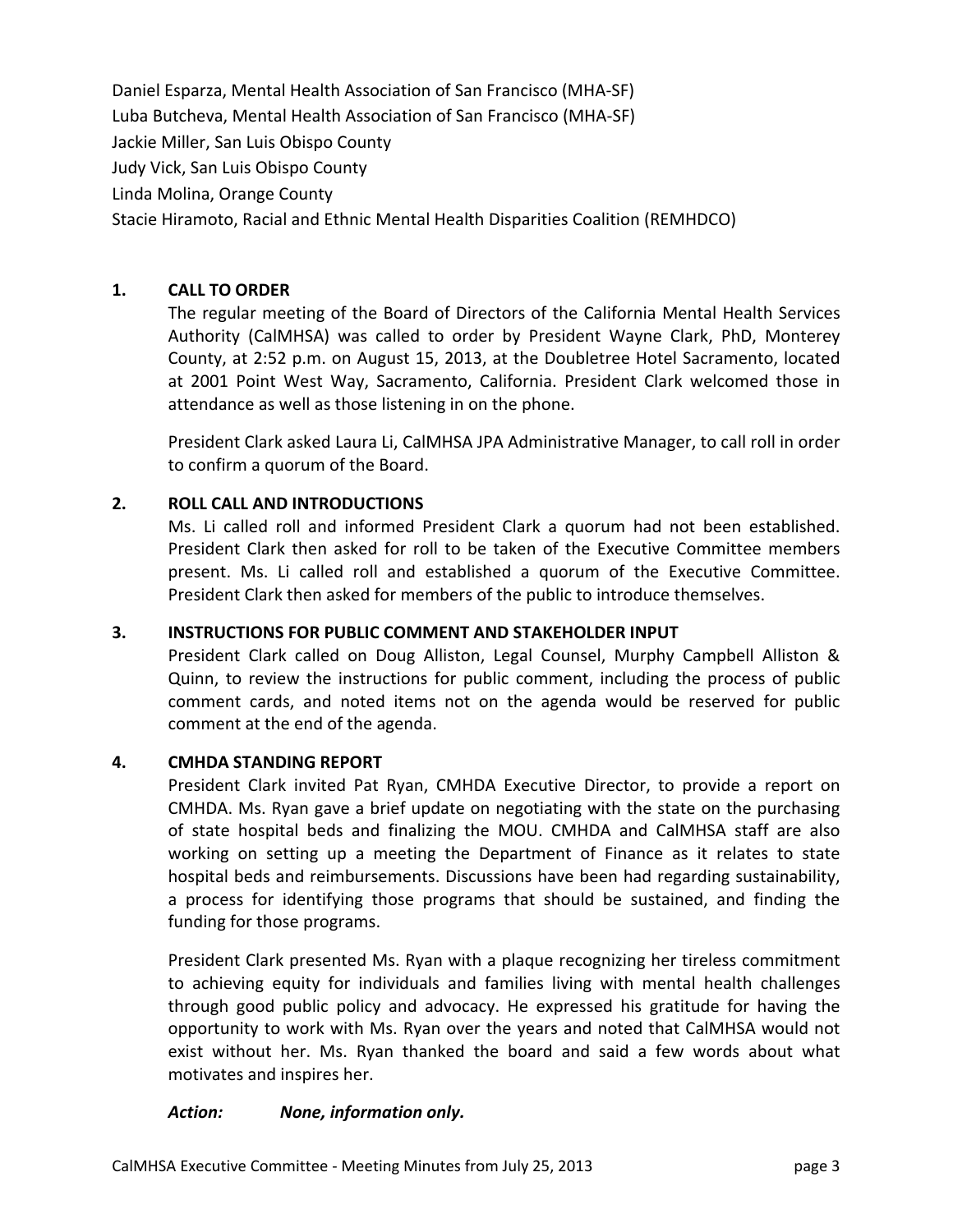## **5. STATEWIDE PEI PROGRAMS**

# **A. Program Partner Presentation – Mental Health Association – San Francisco SDR Program Two: Values, Practices and Policies Program, Component 1: Resources Development; and SDR Program 3: Promising Practices Program**

Stephanie Welch, CalMHSA, introduced Eduardo Vega, Executive Director of the Mental Health Association of San Francisco (MHA‐SF). Mr. Vega reviewed the two programs being implemented by MHA‐SF—SDR Program Two: Values, Practices and Policies Program, Component 1: Resources Development; and SDR Program 3: Promising Practices Program.

MHA‐SF has developed the Center for Dignity, Recovery & Stigma Elimination. The Center is the framework through which the two SDR programs are run providing direct training and technical assistance. The Center's Resource Development Program represents a unique effort to identify and support community‐based, mental health SDR programs across the state through a process of engagement, assessment, and the provision of training and technical assistance. The primary objective of the CalMHSA Promising Practices Program (PPP) project is to identify SDR activities and/or practices that have a particular promise to reduce mental illness stigma within the context of their specific cultural, ethnic, and racial community programs, in hopes of creating recognition and exposure for existing practices, as well as to offer collaborative, effective, and culturally responsive training and technical assistance. PPP engages directly with California communities to identify culturally, ethnically and racially specific attitudes towards mental health; examine cultural, ethnic and racial strengths and resources; and support approaches that reduce stigma within culturally, ethnically, and racially diverse communities.

Mr. Vega provided a brief overview of the Center's SDR program registry located on their Website. William Arroyo, Los Angeles County, asked if MHA‐SF was tracking hits on the various pages and options. Mr. Vega responded they have done some analytics but could certainly increase the data being collected.

## **Action:**  *None, information only.*

*Public comment was heard from the following individual(s): None*

## **6. APPROVAL OF AGENDA AS POSTED (OR AMENDED)**

President Clark called for approval of the agenda as posted and asked for comment from committee members. Hearing none, President Clark entertained a motion to approve the agenda as posted.

*Action: A motion was made to approve the agenda as posted.*

*Motion: Anne Robin, Butte County*

*Second: Karen Stockton, Modoc County*

*Motion carried by unanimous consent.*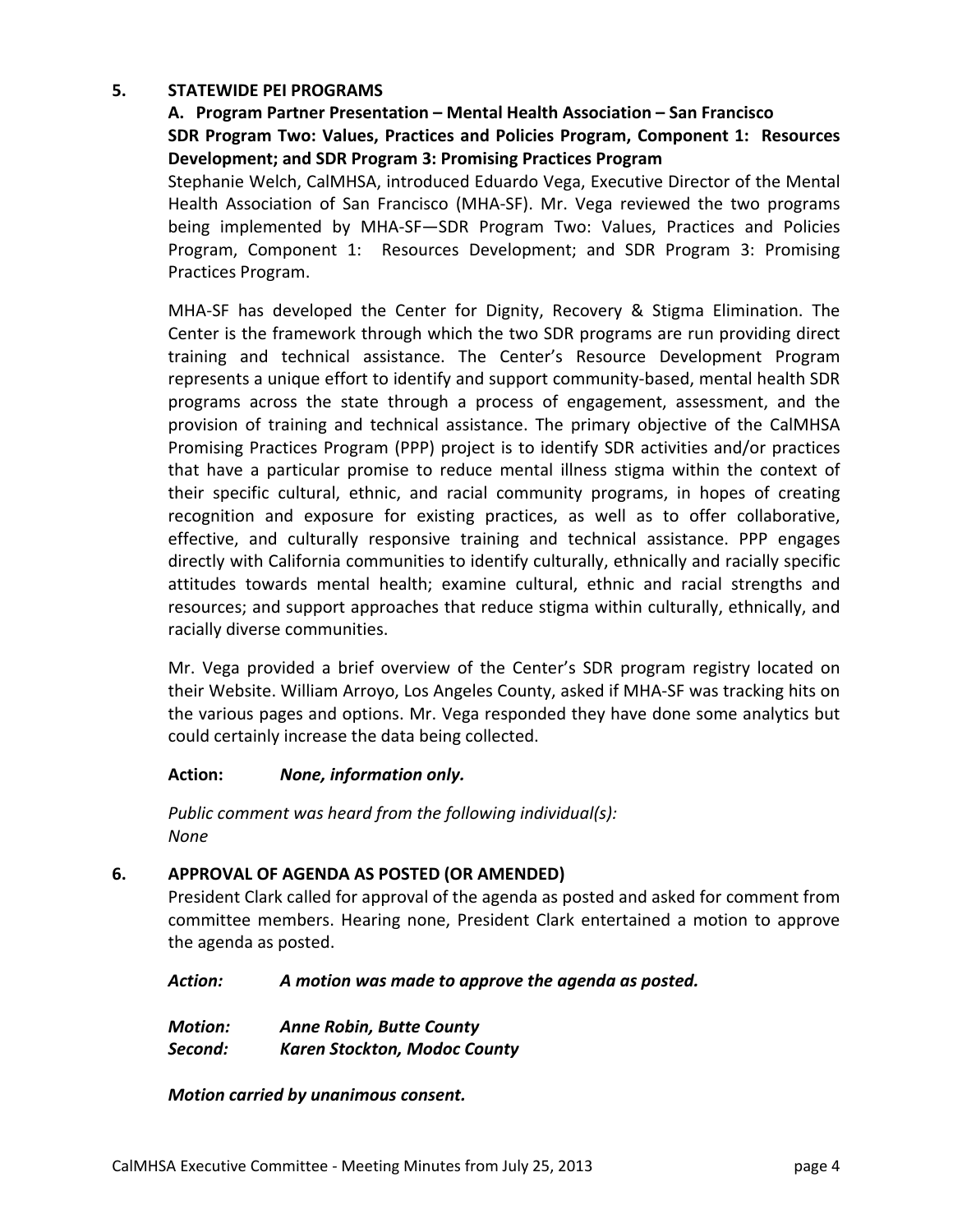*Public comment was heard from the following individual(s): None*

# **7. CONSENT CALENDAR**

President Clark acknowledged the consent calendar and asked for comment from committee members. Hearing none, President Clark entertained a motion to approve the consent calendar.

*Action: A motion was made to approve the consent calendar.*

| <b>Motion:</b> | Alfredo Aguirre, San Diego County   |
|----------------|-------------------------------------|
| Second:        | <b>Karen Stockton, Modoc County</b> |

# *Motion carried unanimously.*

*Public comment was heard from the following individual(s): None*

## **8. MEMBERSHIIP**

# **A. County Outreach Report**

Allan Rawland, CalMHSA Associate Administrator – Government Relations, provided an update on outreach efforts. Eight counties have yet to become members. Four of those counties have already assigned funds. Three of those counties are actively pursuing membership—Santa Barbara, Plumas and Sierra counties.

*Action: None, information only.*

*Public comment was heard from the following individual(s): None*

## **9. PROGRAM MATTERS**

# **A. Report from CalMHSA Program Director – Ann Collentine**

President Clark called on Ann Collentine, CalMHSA Program Director, for a review of program activities. Ms. Collentine provided information on the Statewide Coordination Workgroup Meeting being held on September  $18<sup>th</sup>$  and  $19<sup>th</sup>$  in Los Angeles. County Liaisons, and directors, are encouraged to participate. The TTACB project is still going on with RAND so counties were asked to contact Sarah Brichler if interested in participating. The Student Mental Health (SMH) Policy Workgroup has made a recommendation to the Teacher Credentialing Commission regarding incorporating Mental Health components into the teaching and administration credentials.

Ms. Welch gave an update on the "Walk in Our Shoes" campaign (www.walkinourshoes.org), which launches on Monday, August  $19<sup>th</sup>$ . The campaign targets children age 9–13 years of age in both English and Spanish. School-based theater productions launch on Monday, August  $26<sup>th</sup>$  wrapping up in the end of November. Focus groups will be conducted to determine effectiveness.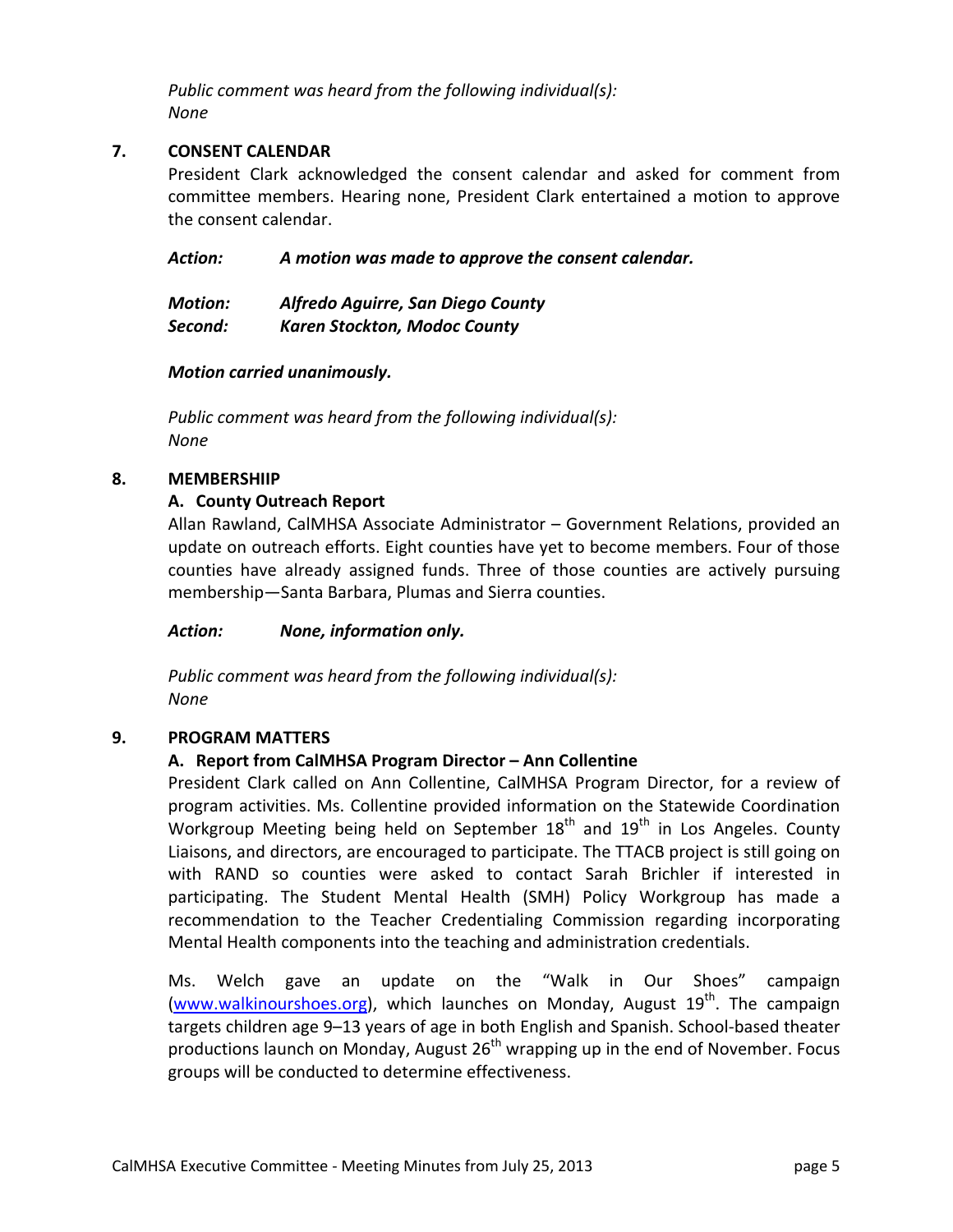Ms. Collentine informed the members of the My3 app, which will provide Suicide Prevention resources and will launch in November.

Dr. Arroyo asked what will be done to fill the two positions to be vacant on the SMH Policy Workgroup. Ms. Collentine asked the board members to consider participating and to let her know if interested. Kim Suderman, Yolo County, clarified the Workgroup meets quarterly in Sacramento and, as needed, members are asked to provide feedback on various documents.

# *Action: None, information only.*

*Public comment was heard from the following individual(s): None*

## **B. Report from the CalMHSA Advisory Committee – Maureen Bauman**

As Advisory Committee Co-Chair Maureen Bauman, Placer County, was not in attendance, President Clark called on Ms. Collentine to provide an update on the committee. Ms. Collentine, in view of the full agenda and time remaining, directed the committee to the staff report provided in the agenda packet.

# *Action: None, information only.*

*Public comment was heard from the following individual(s): None*

## **C. Suicide Prevention Program 3 and the 2014 Directing Change Project**

Ms. Welch outlined the background of the Directing Change Project. The recommendation being considered was to work with existing programs partners to support a 2014 Directing Change Program and create a sustainability plan with NAMI California, in which CalMHSA continues to be identified as the founder of the event but not as a continued funder. NAMI CA provides the Ending the Silence program, are eager to build relationships with high school campuses, and would be able to provide follow‐ up to students and parents. The Eliminating Stigma category would be reframed as a Mental Health Promotion/Wellness category. Elements of the 2013 event were provided by donation, so efforts will be made to expand leveraging for 2014.

Anne Robin, Butte County, asked how much NAMI CA has done to add Transition Age Youth to their staffing and projects. Ms. Welch responded this could be made a condition addressed during negotiations. Ms. Robin encouraged the addition of this condition to assure the efforts were reaching the target audience.

Donnell Ewert, Shasta County, asked if the PSAs got any air time and how many people were exposed. Ms. Welch responded that CalMHSA has not made an effort to purchase or pursue air time, although some local efforts have been made in that regard. Mr. Ewert asked if the impact envisioned was specifically on those students participating in the PSA contest. Ms. Welch replied that initially that was the intention; however, the quality of the PSAs received opened up the possibility of extending the reach of the program.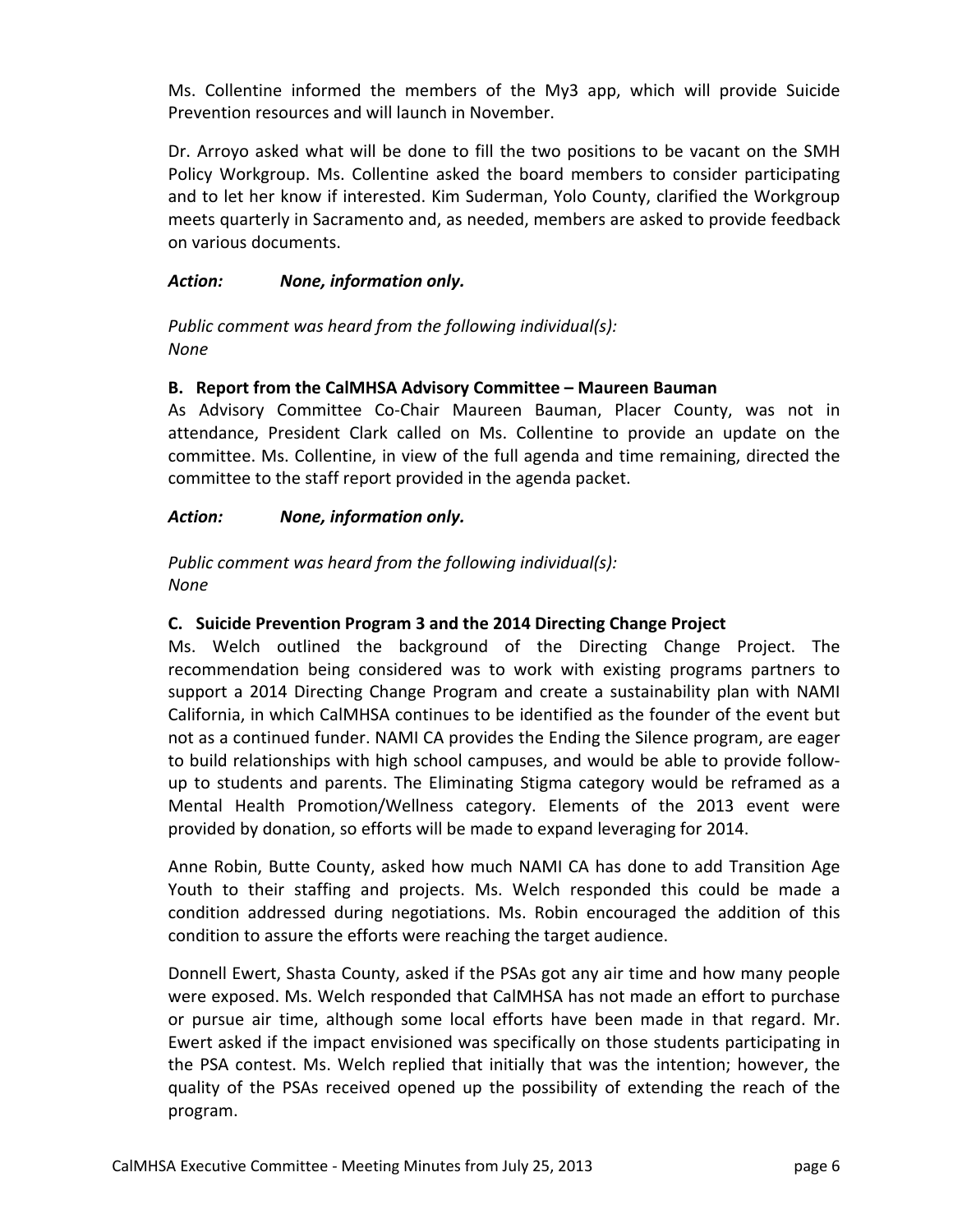Jane Anne LeBlanc, Sacramento County, said she would like to see the level of response received given NAMI's participation and national reach.

Dr. Arroyo encouraged staff to distribute the PSAs to the counties for use as they deem appropriate. Ms. Welch informed the members their county liaisons have been provided a copy of all 24 PSAs along with a tip sheet about how to use them as a local tool. Dr. Arroyo then encouraged the directors to share with their local stakeholder groups as an example of how their money is being used. Suzanne Tavano, Marin County, let the members know Marin County is opening their community forum with one or two of the PSAs.

*Action: Approval of board authority to work with existing programs partners to expend up to \$175,000 in currently approved but uncommitted program funds to support a 2014 Directing Change Program and additionally create a sustainability plan in which CalMHSA continues to be identified as the founder of the event but not as a continued funder.*

| <b>Motion:</b> | <b>Karen Stockton, Modoc County</b>       |
|----------------|-------------------------------------------|
| Second:        | <b>William Arroyo, Los Angeles County</b> |

## *Motion carried unanimously.*

*Public comment was heard from the following individual(s): None*

# **D. DHCS Feasibility Study – Short‐Doyle 3**

Sarah Brichler, CalMHSA, outlined the background and history of the project, the estimated costs, and the MHSA allocation option (includes factors of poverty and prevalence in additional to population) recommended by the Executive Committee at their July 25, 2013 teleconference. The six to nine month study is intended to explore the options in creating a HIPPAA compliant county‐based data system. An MOU is being drafted by Department of Health Care Services (DHCS), but staff is recommending some actions in the interim, which Ms. Brichler reviewed. Ms. Brichler noted the allocations presented assume full participation by counties.

Jaye Vanderhurst asked if the state would be contributing to the costs of the study. President Clark clarified that they would not be contributing. The counties want to be the architects of the study to provide more control over the direction of procurement.

Following discussion regarding individual county approval, Ms. Brichler assured they have informed DHCS time would need to be built in to allow for approval by boards of supervisors.

Ms. Suderman requested a non‐binding vote of those members in the room, prior to the Executive Committee's vote. President Clark asked for a show of hands of those members present who would approve of the recommendations presented. A show of hands showed unanimous support of the recommendations.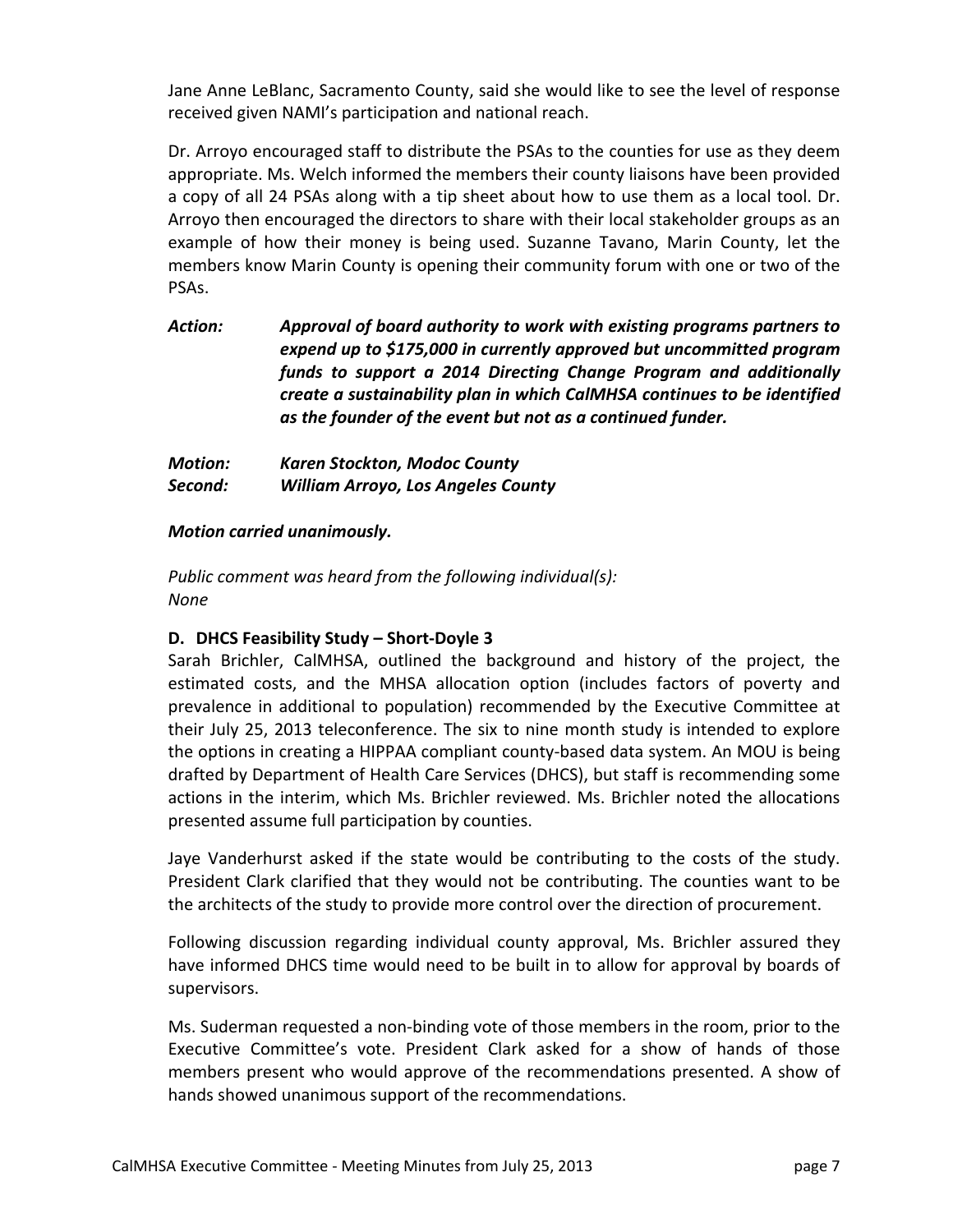- *Action 1: Approve an allocation method for determining county share of cost for the DHCS Feasibility Study for Short‐Doyle 3, as recommended by the Executive Committee.*
- *Motion: William Arroyo, Los Angeles County Second: Anne Robin, Butte County*

*Motion carried unanimously.*

*Action 2: Approve Presidential appointment of CalMHSA members to participate in the governance and steering committees created for this project.*

| <b>Motion:</b> | <b>Karen Stockton, Modoc County</b>       |
|----------------|-------------------------------------------|
| Second:        | <b>William Arroyo, Los Angeles County</b> |

## *Motion carried unanimously.*

*Public comment was heard from the following individual(s): None*

## **10. ADMINISTRATIVE MATTERS**

**A. Strategic Planning Session Follow‐up – Future Project Planning and Development** Mr. Chaquica reviewed the options recommended by the Executive Committee and the officers. He then asked Mr. Gruendl to provide a brief background on the item. Discussion followed regarding the two options presented. Mr. Ewert requested a non‐ binding vote of those members in the room, prior to the Executive Committee's vote. President Clark asked for a show of hands of those members present who would approve of the motion to approve of using the distribution methodology of Option 1, with the funding methodology of Option 2. A show of hands revealed unanimous support of the motion.

*Recommendation: Review and approve an option from the CalMHSA Options for Future Project Planning and Development, as recommended by the Executive Committee.*

*Action: Approval of Option 1 with modification that the members may elect to have the funds held in reserve.*

*Motion: Anne Robin, Butte County Second: CaSonya Thomas, San Bernardino County*

## *Motion carried unanimously.*

*Public comment was heard from the following individual(s): None*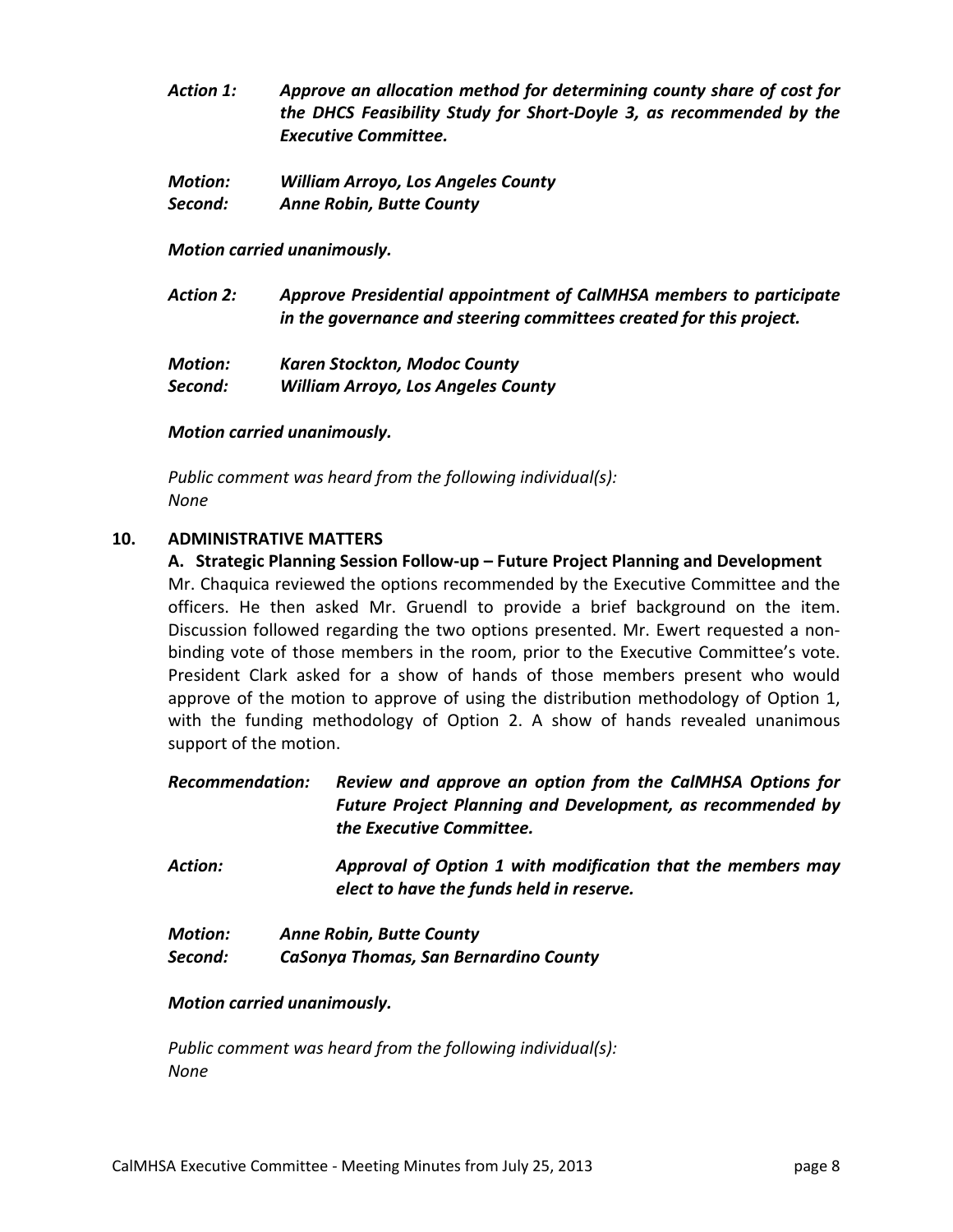## **B. Strategic Planning Session Project List**

Mr. Chaquica noted this item was ambitiously included on the agenda in the event members wanted to discuss projects once a planning and development option was selected. Scott Gruendl, Glenn County, requested the item be tabled.

## *Recommendation: Discussion and/or action as deemed appropriate.*

*Action: Tabling of Item 10.B Strategic Planning Session Project List.*

*Motion: Scott Gruendl, Glenn County Second: Anne Robin, Butte County*

## *Motion carried unanimously.*

*Public comment was heard from the following individual(s): None*

# **C. Statewide PEI Sustainability Task Force**

Ms. Collentine reviewed the recommendations being presented and the criteria being presented by the Task Force. Dr. Arroyo provided his support to the recommendations and noted the process used to determine the criteria. Ms. Vanderhurst asked why best practices were not used and recommended adding criteria of evidence based or best practices. Ms. Collentine explained some of the projects are innovative. Dr. Arroyo added requiring best practices could certainly be added as the criteria are flexible and simply are to provide some general guidance to assess the worthiness of a project. Following discussion, criteria for both current and future projects are to made consistent as well as adding evidence based or best practices.

# *Action 1: Approve taskforce recommendation of criteria for priority rating for sustaining current PEI Statewide Projects.*

*Motion: William Arroyo, Los Angeles County Second: Scott Gruendl, Glenn County*

*Motion carried unanimously.*

- *Action 2: Approve criteria for rating projects for implementation of future projects.*
- *Motion: Karen Stockton, Modoc County Second: Anne Robin, Butte County*

## *Motion carried unanimously.*

*Public comment was heard from the following individual(s): None*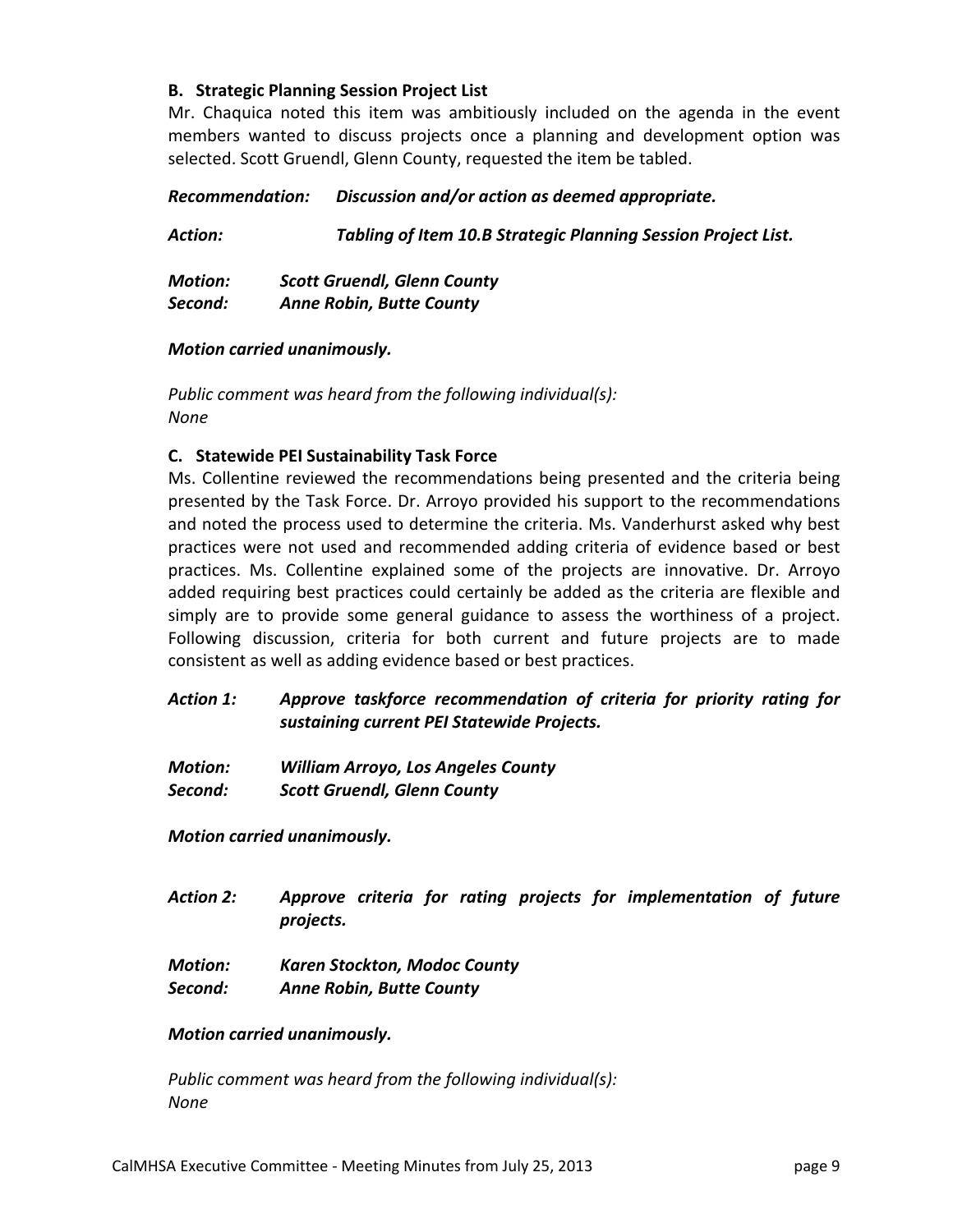## **D. State Hospital Beds**

Mr. Chaquica gave an update on the state hospital beds. The next meeting with the Department of State Hospitals will take place on September 4, 2013. Staff anticipates the joint MOU to be finalized by October. The election is still a viable option. Trailer bill language will be proposed in early 2014. Napa State Hospital is experiencing a partial closure due to retrofits, thus no additional beds are available. It appears DSH is moving towards actual use.

#### *Recommendation: None, information only.*

*Public comment was heard from the following individual(s): None*

## **E. Southern Regional Representative**

Ms. CaSonya noted she had spoken with Mary Hale, Orange County, who has agreed to serve on the Executive Committee as a representative of the Southern Region. President Clark appointed Ms. Hale as the second Southern Regional Representative.

*Public comment was heard from the following individual(s): None*

## **F. Department of Health Care Services Contract**

President Clark provided an update on the extension being negotiated with DHCS. CalMHSA Legal Counsel has written a letter to DHCS outlining CalMHSA's intention to move forward in anticipation of that extension. This will be helpful for the evaluation piece and for those contractors who got a late start. Mr. Chaquica clarified, while there is no anticipation of extending contracts beyond June 30, 2014, that those discussions may take place. Staff is looking for board direction as it relates to the no‐cost extensions of contracts. Mr. Donnell expressed his support of slowing things down to allow for more sensible expenditures of project funds. Mr. Gruendl noted in the eyes of the state the money has already been spent so CalMHSA should be doing this regardless. Noel O'Neill, Trinity County, added his support and requested staff report back to the board in future Program Director reports accordingly.

*Public comment was heard from the following individual(s): None*

## **11. GENERAL DISCUSSION**

## **A. Report from CalMHSA President – Wayne Clark**

President Clark let the members know staff and officers have been working with CiMH and CMHDA on assuring activities are coordinated. A meeting was held with Diane Van Maren and several counties regarding prevention. The RAND report is coming out shortly and should show the capacity built, the reach of projects and some short term outcomes. CalMHSA is also working with CMHDA on sustainability.

Mr. Ewert expressed his concern with the important political problem of reporting suicide rates without noting the economic situation. He suggested using a control state that is not implementing PEI‐type projects to show California's rates didn't go up as